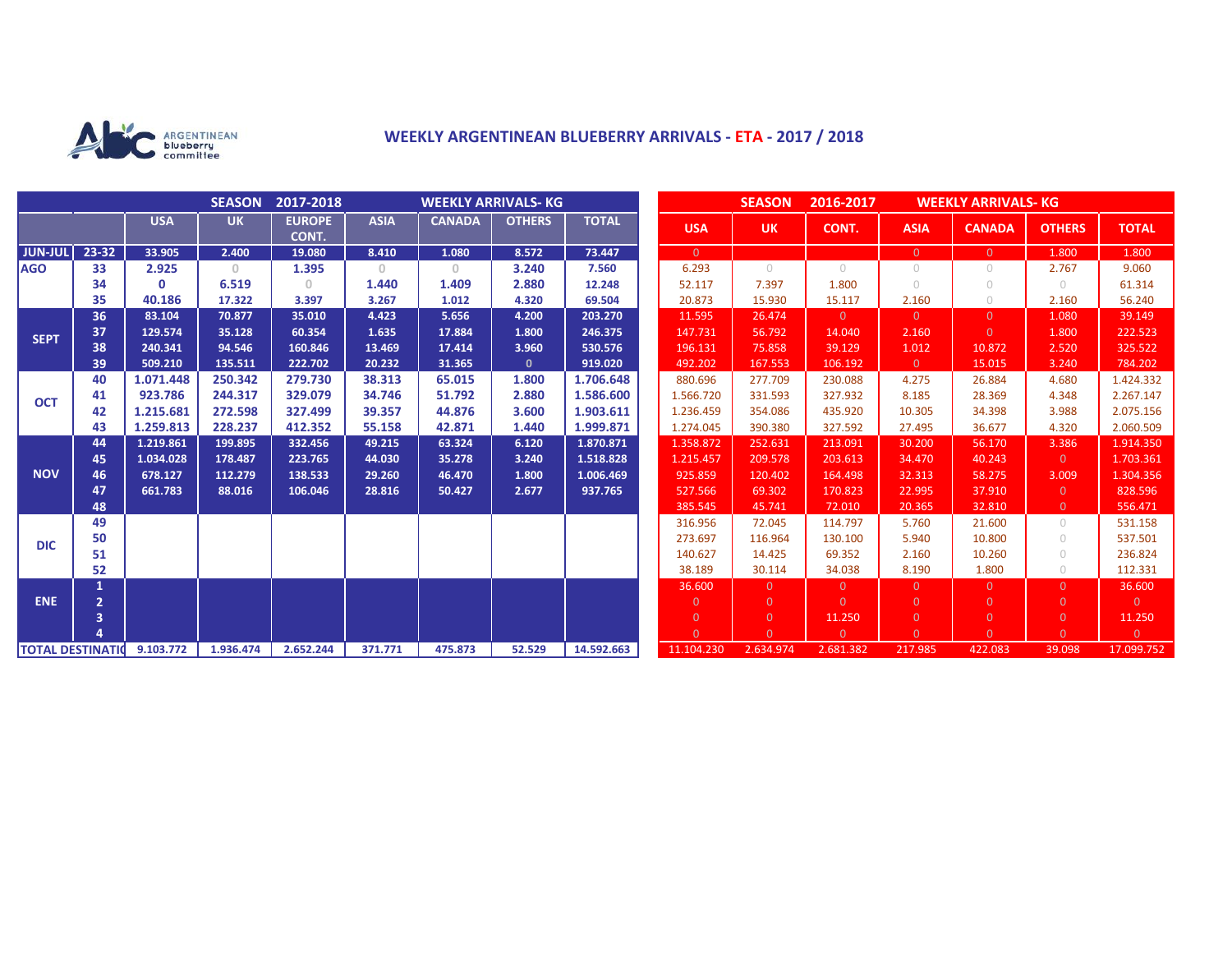### **WEEKLY ARGENTINEAN BLUEBERRY ARRIVALS - ETA - 2017 / 2018 - ALL DESTINATIONS**



**WEEKLY ARGENTINEAN BLUEBERRY ARRIVALS - ETA - 2017 / 2018 - U.S.A.**



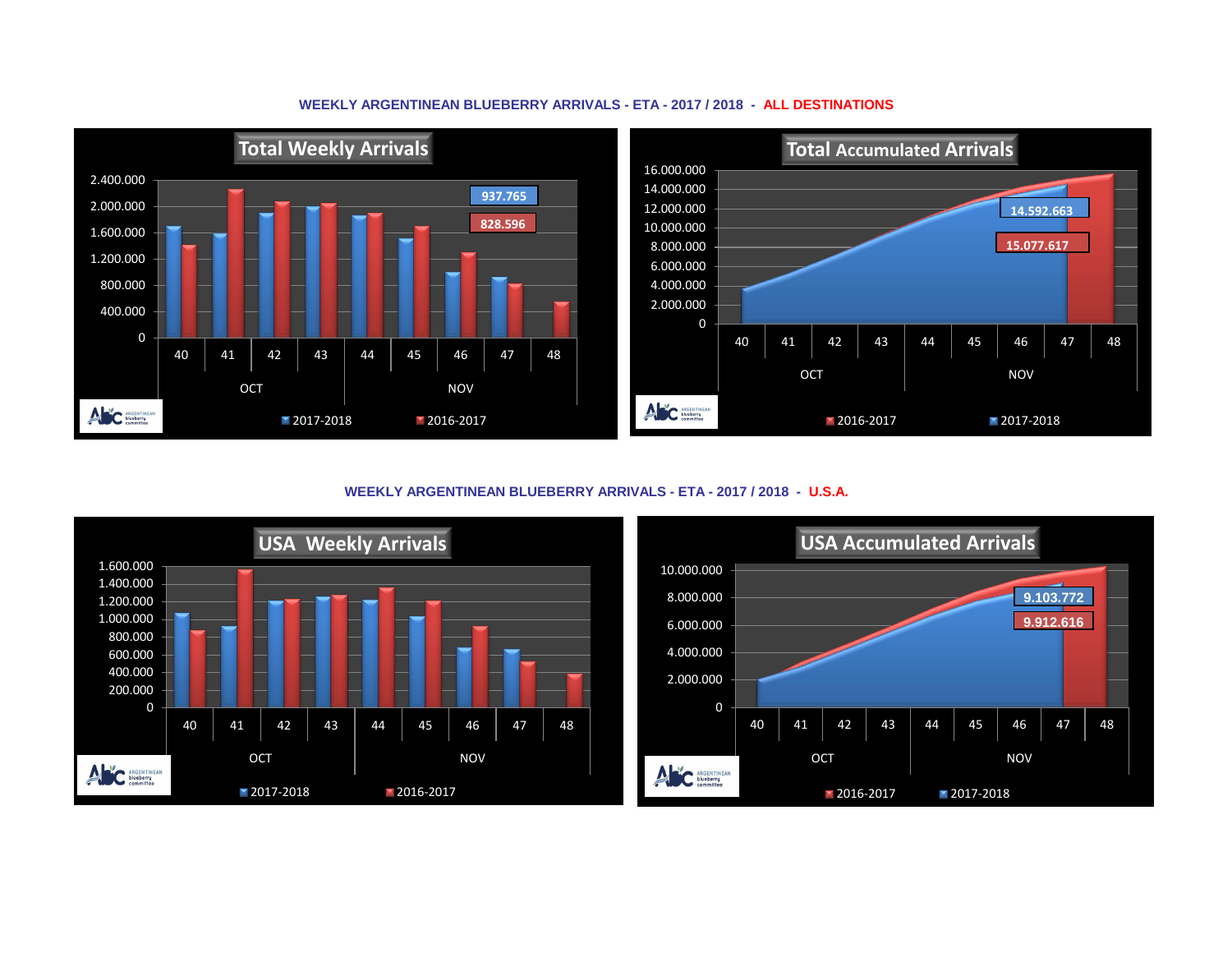#### **UK Weekly Arrivals UK Accumulated Arrivals** 2.500.000 400.000 **1.936.474** 2.000.000 300.000 1.500.000 **2.355.685** 200.000 1.000.000 100.000 500.000 0 0 40 | 41 | 42 | 43 | 44 | 45 | 46 | 47 | 48 40 | 41 | 42 | 43 | 44 | 45 | 46 | 47 | 48 OCT NOV OCT NOV ANC ARGENTINEAN ANC ARGENTINEAN 2017-2018 2016-2017 **2016-2017** 2017-2018





### **WEEKLY ARGENTINEAN BLUEBERRY ARRIVALS - ETA - 2017 / 2018 - UK**